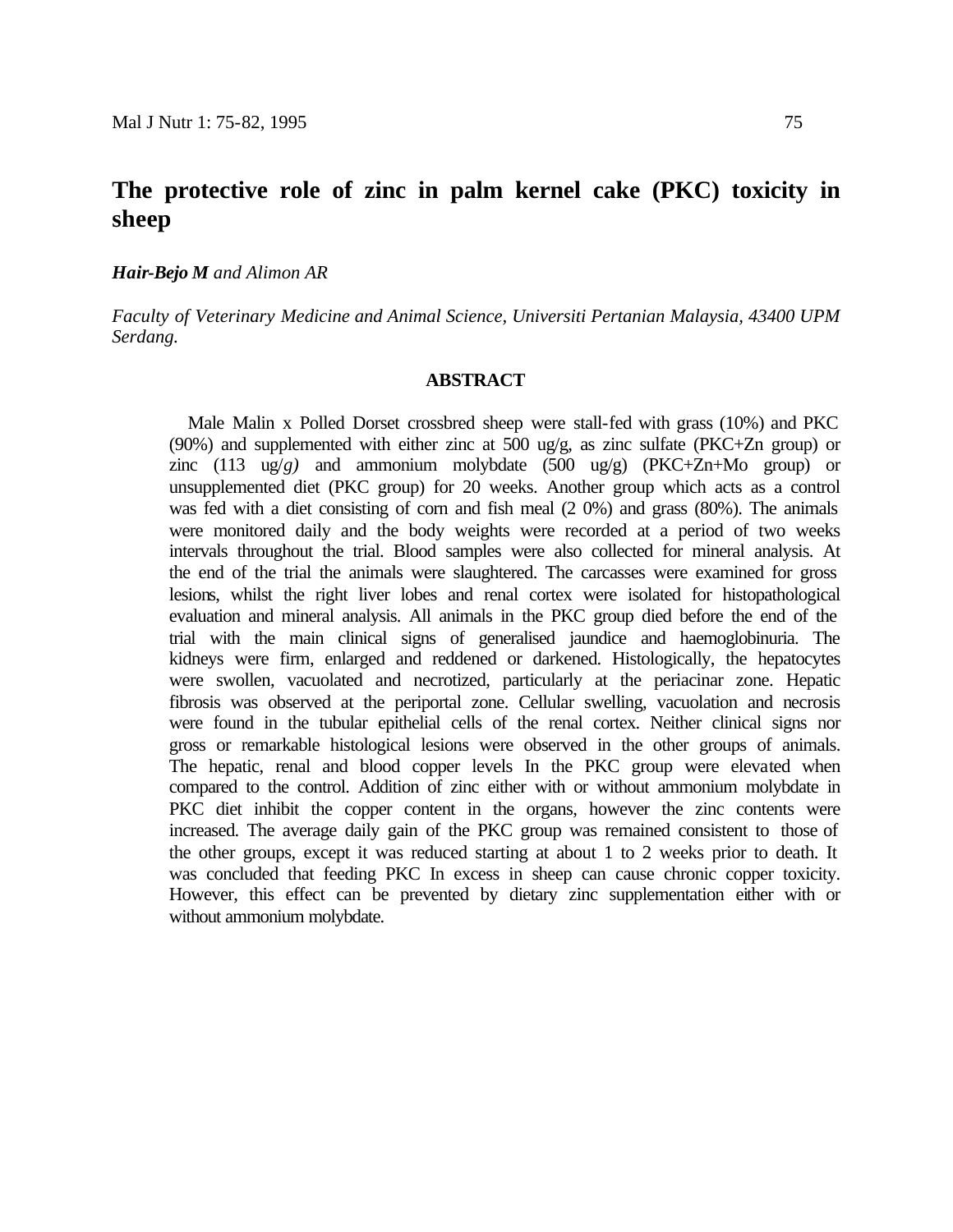## **INTRODUCTION**

Palm kernel cake (PKC) is an important by-product of the oil palm industry and is obtained after the extraction of oil from the kernel of the oil palm fruit. It has a high nutritive value and is widely used as feed ingredients in ruminants, although its usage in excess in sheep can cause chronic toxicity (Abdul Rahman *et al.,* 1989: Wan Mohamed *et al.,* 1989). Death is mainly due to hepatic necrosis, whilst jaundice and haemoglobinuria were the most remarkable clinical signs demonstrated. These changes are quite consistent to those of chronic copper toxicity (lshmael *et* al, 1971; Underwood, 1977; Soli, 1980). The level of copper in PKC was found to be relatively high which was about 11 to 55 ug/g dry weight (Abdul Rahman *et al.,* 1989; Jalaludin *et al.,* 1991) and supplementation with either sodium molybdate or ferous sulphate was reported to reduce the incidence of the disease (Abdul Rahman *et al.,* 1989; Wan Mohamed *et al.,* 1989). However, knowledge of the disease, including the biochemical and morphological changes of the liver, blood and kidney to PKC excess are little understood.

Copper is absorbed from the gastrointestinal tract, bound to albumin In the portal circulation and is mainly accumulated in the liver with excess excreted in the bile (Evans, 1973; Cousins, 1985). A small amount of copper also passes directly from the plasma into the urine and Intestinal epithelium, whilst a negligble amount is lost in the sweat (Underwood, 1977). Disturbances in copper homeostasis may lead to an excessive accumulation of this element in body tissues, especially the liver and kidneys and can cause serious tissue injury and cell death.

Copper toxicosis is a complex problem, and it can be primerly due to excess intake of dietary copper (Soli, 1980) or secondary to liver diseases (Haywood *et al.,* 1988). Copper toxicosis occurs as a familial copper storage disorder with liver and kidney injury as in Wilson's disease in man (Scheinberg & Sternlieb, 1976) and in Bedlington terriers (Twedt *et al,* 1979). Alternatively, copper poisoning may be acquired as in sheep (Soli, 1980) and less commonly reported in cattle (Marschang *et al.,* 1980) and pigs (Higgins, 1981). Sheep as a species are more prone to the disease with some breeds more susceptible than others (Underwood, 1977).

The existence of the antagonistic interaction between copper and zinc suggest that zinc which is less toxic than copper might be useful in the treatment of the disease (Hair-Bejo *et al.,* 1991), and indeed, zinc has been used in the treatment of or to confer protection against copper toxicity in Wilson's disease patients (Brewer *et al.,* 1983), but its usage is still far from universal and mode of action is little understood. Thus, the aim of the study was to assess the effects of dietary zinc supplementation in sheep fed with excess PKC diet.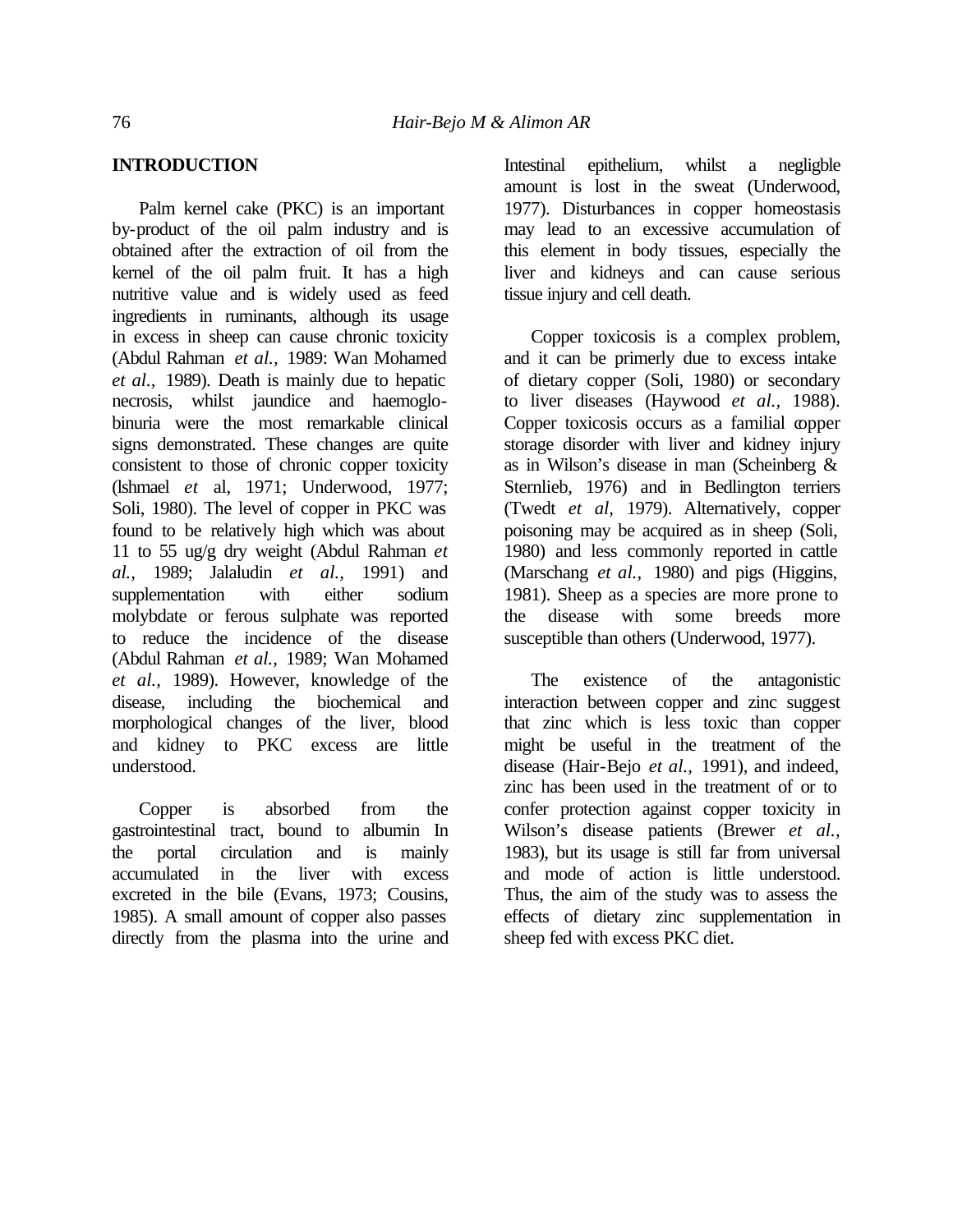# **MATERIALS AND METHODS**

## **Animals**

Twelve male Malin x Polled Dorset crossbred sheep, weighing  $19.4 \pm 1.5$  kg., were divided into 4 groups of 3 animals each. They were stall-fed with a basal diet of grass (10%) and PKC (90%) and supplemented with either zinc at 500 ug/g, as zinc sulfate  $(ZnSO<sub>4</sub>, 7H<sub>2</sub>O)$   $(PKC+Zn$ group) or zinc (113 ug/g) and ammonium molybdate (500 ug/g) (PKC+Zn+Mo group) or unsupplemented diet (PKC group) for 20 weeks. The control group was fed a diet consisting of corn and fish meal supplernentations (20%) and grass (80%). Animals were monitored daily and the body weights were recorded at a period of two weeks intervals. Blood samples were also collected every fortnight from the jugular vein and stored at  $-20^{\circ}$ C until required for analysis. At the end of the trial the animals were slaughtered. The carcasses were examined for gross lesions, whilst the right liver lobes and renal cortex were isolated for histopathological evaluation and mineral analysis.

# **Histopathology**

The right liver lobes and the renal cortex were fixed in freshly prepared 10% formalin for at least 48 hours. The blocks were subsequently dehydrated in alcohol, cleared with xylene and embedded in paraffin wax, sectioned at about 5 um and mounted on glass slides. Sections were stained with haematoxylin and eosin (Lillie, 1965).

## **Copper and zinc analysis**

Triplicate samples of liver and kidney from each animals, and PKC were oven dried in plastic containers at 700C until they reached a constant weight. The dry weight of the samples were recorded prior to acid digestion. Duplicate whole blood samples of 2.0 ml each from each animals were used for the analysis. All samples were digested in a pyrex glass tube (150 mm X 18 mm) with 70% aristar grade nitric acid (BDH Chemicals Ltd) and 60% spectrosol grade perchloric acid (BDH Chemical Ltd.) in 2 to 1 *(v/v)* respectively. Fifty ul (1mg/ml) of spectrosol grade cupric nitrate and zinc nitrate solutions (BDH Chemicals Ltd.) were added into each recovery tube. All tubes were covered with glass marbels and left overnight. They were then heated in a heating block (Thermolyne Dri Bath Incubator Type 28100) at  $140^{\circ}$ C until all the samples were completely digested and changed from dark brown to colourless.

The digested samples were diluted in distilled water to 10 ml in volumetric flasks and further diluted if required. Copper and zinc contents were analysed in an Atomic Absorption Spectrophotometer (Varian Spectra 400) at wavelengths of 324.7 nm and 213.9 nm respectively. The spectrophotometer was standardized with a solution containing 2.00, 4.00, 6.00, 8.00 and 10.00 ug/ml of copper and 0.20, 0.40, 0.60, 0.80 and 1.00 ug/ml of zinc prepared from spectrosol grade cupric nitrate and zinc nitrate (1mg/ml) respectively, in 0.1M nitric acid. The performance of the spectrophotometer was frequently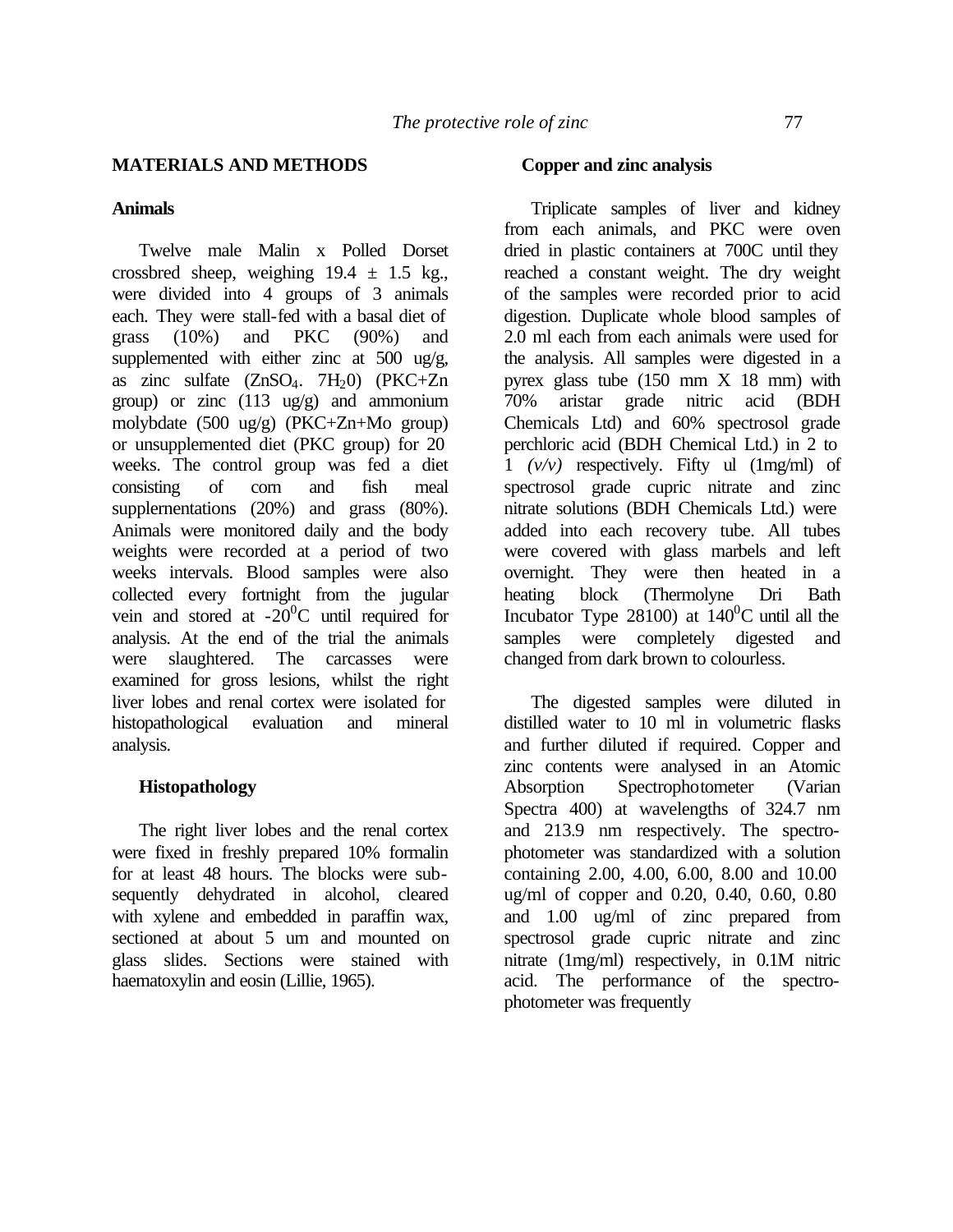monitored and restandardised if required. Copper and zinc concentrations were expressed as the mean of the three or two samples reading and the mean  $\pm$  standard error of mean of the groups in p-g/g dry weight or ug/ml. Statistical analysis was performed using Student's t-test (Rafferty *et al.,* 1985).

# **RESULTS**

## **Clinical signs**

All animals in PKC group died before the end of the trial. Jaundice was first observed on day 53 in one of the sheep and this was followed by haemoglobinuria at day 56. The animal was weak, depressed, anorexic and on sternal recumbency and was slaughtered. The other animals in the group died on day 95 and 129 of the trial with similar clinical signs. Neither the PKC+Zn group nor the PKC+Zn+Mo and the control groups showed any clinical abnormalities throughout the trial. The average daily gain in the PKC group (54.8g) was quite consistent (p>0.05) to those of the control  $(59.2g)$ , PKC+Zn  $(62.2g)$  and PKC+Zn+Mo (41.8g) groups, but started to decrease at about 1 to 2 weeks prior to death.

## **Gross lesions**

The carcasses of animal died of PKC toxicity had moderate to severe generalised jaundice. The liver was mild to moderately yellowish and presence of multifocal pale areas of necrosis. The kidneys were firm, slightly enlarged and reddened or dark black in appearance involving both the cortex and the medulla. The urine was also reddened

and darkened. No significant gross lesions were observed in the other groups of animals.

#### **Histological lesions**

Moderate to severe swelling and vacuolation of the hepatocytes, particularly at the periacinar zone (central vein) were observed in animals died of PKC toxicity. Single cell necrosis (apoptosis) was also frequently observed in the region, whilst mild to moderate fibrosis observed in the periportal zone in two of the animals. Cellular swelling, vacuolation and necrosis were found in the tubular epithelial cells of the renal cortex. No remarkable histological lesions were observed in the other groups of animals.

#### **Copper concentration**

The hepatic and renal copper contents in PKC group were increased  $(p<0.05)$  when compared to the control (Table 1). However, supplementing zinc either with or without ammonium molybdate to the diet appeared to inhibit the accumulation of copper in the organs. The blood copper content in P1(C group remained low during the first 5 weeks of the trial  $(1.08\pm0.05 \text{ ug/ml})$ . It was slightiv elevated thereafter  $(1.40\pm0.11 \text{ ug/ml})$ , but was markedly increased  $(p<0.05)$  during or at about 1 to 2 days prior to the appearance of haemoglobinuria (6.47±0.09 ug/ml). The blood copper content in the PKC+Zn  $(1.05\pm0.04 \text{ ug/ml})$  and  $PKC+Zn+Mo$ (1.19±0.18 ug/ml) groups were remained low  $(p<0.05)$  when compared to those of the control  $(1.07\pm0.07$  ug/ml). Copper content in the PKC was  $21.6 \pm 0.2$  ug/g,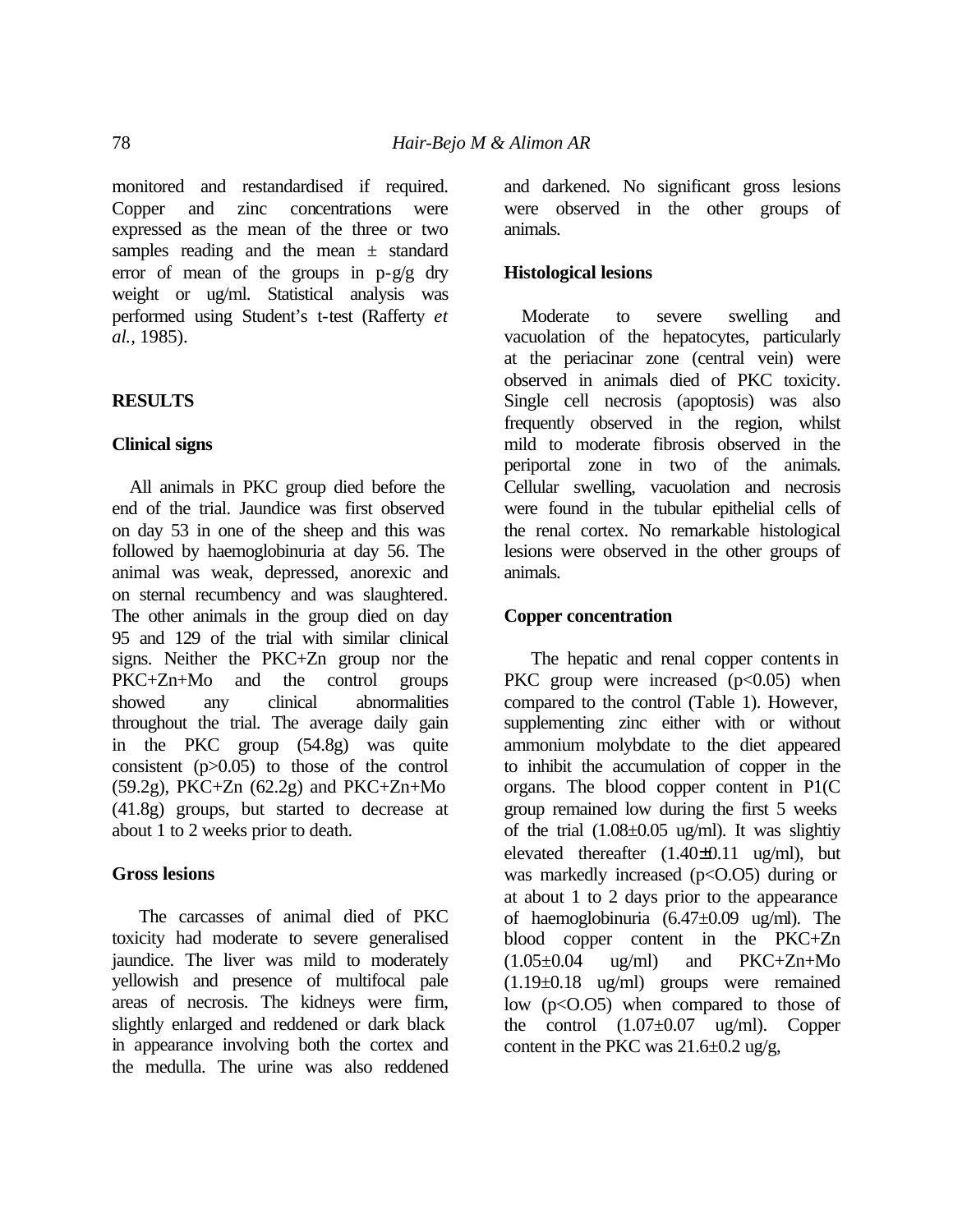| <b>Treatments</b><br>(Groups) | <b>Copper Concentration</b> |                          | Zinc Concentration                                |                                                        |
|-------------------------------|-----------------------------|--------------------------|---------------------------------------------------|--------------------------------------------------------|
|                               | <b>Right Liver</b>          | <b>Renal Cortex</b>      | <b>Right Liver</b>                                | <b>Renal Cortex</b>                                    |
| <b>PKC</b>                    | $1026.3 \pm 43.5^a$         | $425.7 \pm 29.8^a$       | $143.3 \pm 40.9^a$                                | $136.5 \pm 0.9^a$                                      |
| $PKC + Zn$                    | $713.7 \pm 191.1^{a,b}$     | $39.4 \pm 7.1^{b}$       | $208.2 \pm 27.4^{\circ}$ $202.3 \pm 43.1^{\circ}$ |                                                        |
| $PKC + Zn + Mo$               | $767.3 \pm 178.4^{a,b}$     | $190.7 \pm 36.9^{\circ}$ |                                                   | $183.3 \pm 37.6^{a,b}$ 153.1 $\pm$ 15.8 <sup>a,b</sup> |
| Control                       | $466.3 \pm 52.1^b$          | $196. \pm 1.3^{b}$       | $123.9 \pm 7.2^a$ 116.5 ± 14.1 <sup>a</sup>       |                                                        |

**Table 1.** Copper and zinc concentrations in the right liver and renal cortex  $(ug/g dry weight)*$ 

\* All values are express as mean ± standard error of mean.<sup>a,b,c</sup> Means with same superscript in the same column shows non significant differences ( $p > 0.05$ ).

whilst the estimated recovery for the copper concentration during acid digestion was 97.9 **+** 0.7 **%.**

#### **Zinc concentration**

The hepatic and renal zinc concentrations in PKC+Zn group were increased  $(P<0.05)$ when compared to those of the control (Table 1). However, despite some elevation of zinc content in the organs of PKC+Zn+Mo group they were not significantly different (p>0.05). The hepatic and renal zinc contents in PKC group remained unchanged. The zinc concentration in the blood of PKC+Zn  $(5.96\pm0. 16 \text{ kg/ml})$ and PKC+Zn+Mo  $6.21\pm0.16$  ug/ml) groups were increased  $(p<0.05)$  at week 5 and thereafter when compared to the control  $(3.92\pm0.07 \text{ ug/ml})$ . However, the zinc content in the blood of the PKC group (4.09±0.08 ug/ml) remained low throughout the trial. Zinc content in the PKC was  $43.8\pm0.1$  ug/g, whilst the estimated recovery for the zinc concentration during acid digestion was 98.4 **+** 1.0 **%.**

#### **DISCUSSION**

This study demonstrated that feeding PKC in excess (90%) in sheep can cause chronic

copper toxicity and support the preliminary observation as reported previously (Abdul Rahman *et al.,* 1989; Wan Mohamed *et al,*  1989). The clinical manifestations, gross and histopathological changes as well as the elevation of hepatic, renal and blood copper contents of PKC toxicity in sheep are consistent to those of acquired chronic copper poisoning (Ishmael *et al.,* 1971; Soli, 1980). Furthermore, the copper content of the PKC in the present study was relatively high (21.6 ug/g). The dietary requirement of copper for growing sheep is about  $4-6$  ug/g and chronic copper poisoning was reported in sheep fed with diet containing copper at 10-20 ug/g (Soli, 1980). The primary source of copper in PKC is little known, although preliminary studies showed that the copper content in the kernel from the fresh fruits was high (17.0±0.3 ug/g dry weight) (Hair-Bejo & Alimon, unpublished data). High copper content in PKC could also be associated with copper contamination during processing of the by-products.

The ability of zinc either with or without ammonium molybdate to inhibit hepatic, renal and blood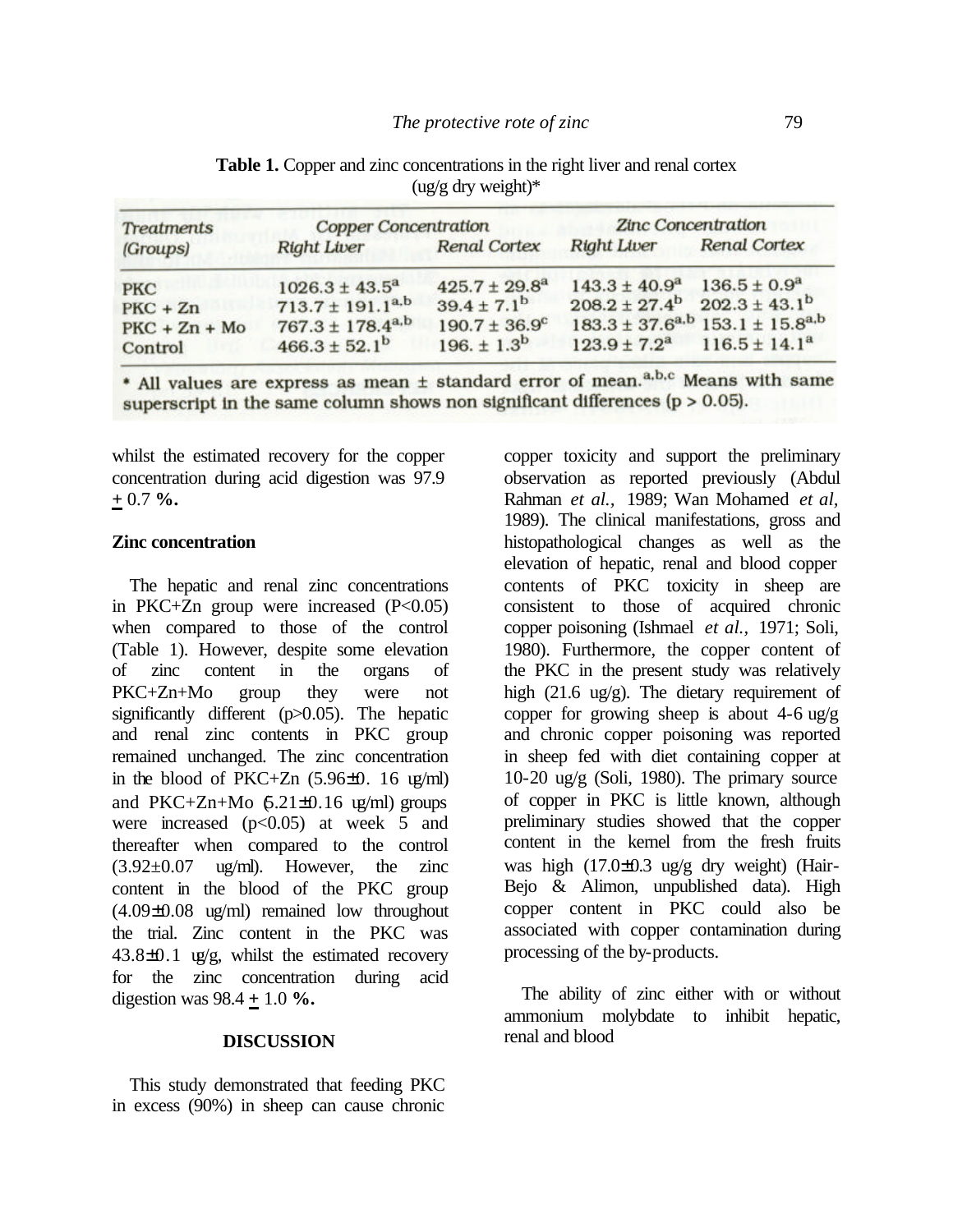copper contents and clinical manifestations of toxicity as well as hepatic and renal damages is an interesting phenomenon and suggest that zinc and ammonium molybdate can be useful in the therapy for PKC toxicity in sheep. It was suggested that the antagonistic lnteracoon between copper and zinc takes place at the luminal level of the Intestinal tract (Hair-Bejo *et al.,* 1991), whilst molybdate may react with sulphide in the rumen to form thiomolybdate which subsequently combines with dietary and tissue copper to form complexes in which copper is unavailable (Mill, 1980; Goonerathne *et al,* 1981).

The elevation of hepatic, renal and blood zinc concentrations in zinc supplemented animals in the present study Is another Interesting finding and It might further explain on the protective effect of zinc In copper toxicity. Zinc is less toxic than copper. Furthermore, the element is a better inducer of metarothionein (MT), a low molecular weight metal binding protein, when compared to copper (Oestrelcher & Cousins, 1985). However, MT has a higher ability to bind copper than zinc (Breamer, 1980). Thus, the elevation of zinc content In the organs in the present study could be associated with the induction of MT in the organ. This metal binding protein sequester copper and make it non toxic to the tissue (Mehra & Breamer, 1984).

In conclusion, this study showed that feeding PKC in excess in sheep can cause chronic copper toxicity. This effect can be prevented by zinc supplementation either with or without anunonium molybdate.

## **ACKNOWLEDGEMENTS**

The authors wish to thank Professor Dr Mahyuddin Dahan, Dr. Hallimatun Yackob, Mr lbrahim Mohsin and Mr Abdullah Misron for their kind assistance in this project.

## **REFERENCES**

- Abdul Rahman MY, Wong HK, Zaini H & Sharif H (1989). Preliminary observation on the alleviation of copper in sheep fed with palm kernel meal based diet. *Proc of 12 Conf MSAP pp* 75-78.
- Bremner 1 (1980). Absorption, transport and distribution of copper. In *Biological Roles of Copper, Ciba Foundation Symphosium* 79, eds Evered & G Lawrenson, pp 23-48, Excerpts Medica: Amsterdam, Oxford, New York.
- Brewer GJ, Hill GM, Prasad AS, Cossack ZT & Rabbani P (1983). Oral zinc therapy for Wilson's disease. *Ann Int* Med 99:314-320.
- Cousins RJ (1985). Absorption, transport and hepatic metabolism of copper and zinc: special reference to metallothionein and ceruloplasmln. *Physiol Rev* 65(2):238-309.
- Evans GW (1973). Copper homeostasis in the mamalian system. *Physiol Rev* 53(3):535-570.
- Goonerathne SR. Howel JMCC & Gawthome JM (1981). Intravenous administration of thiomolybdate for prevention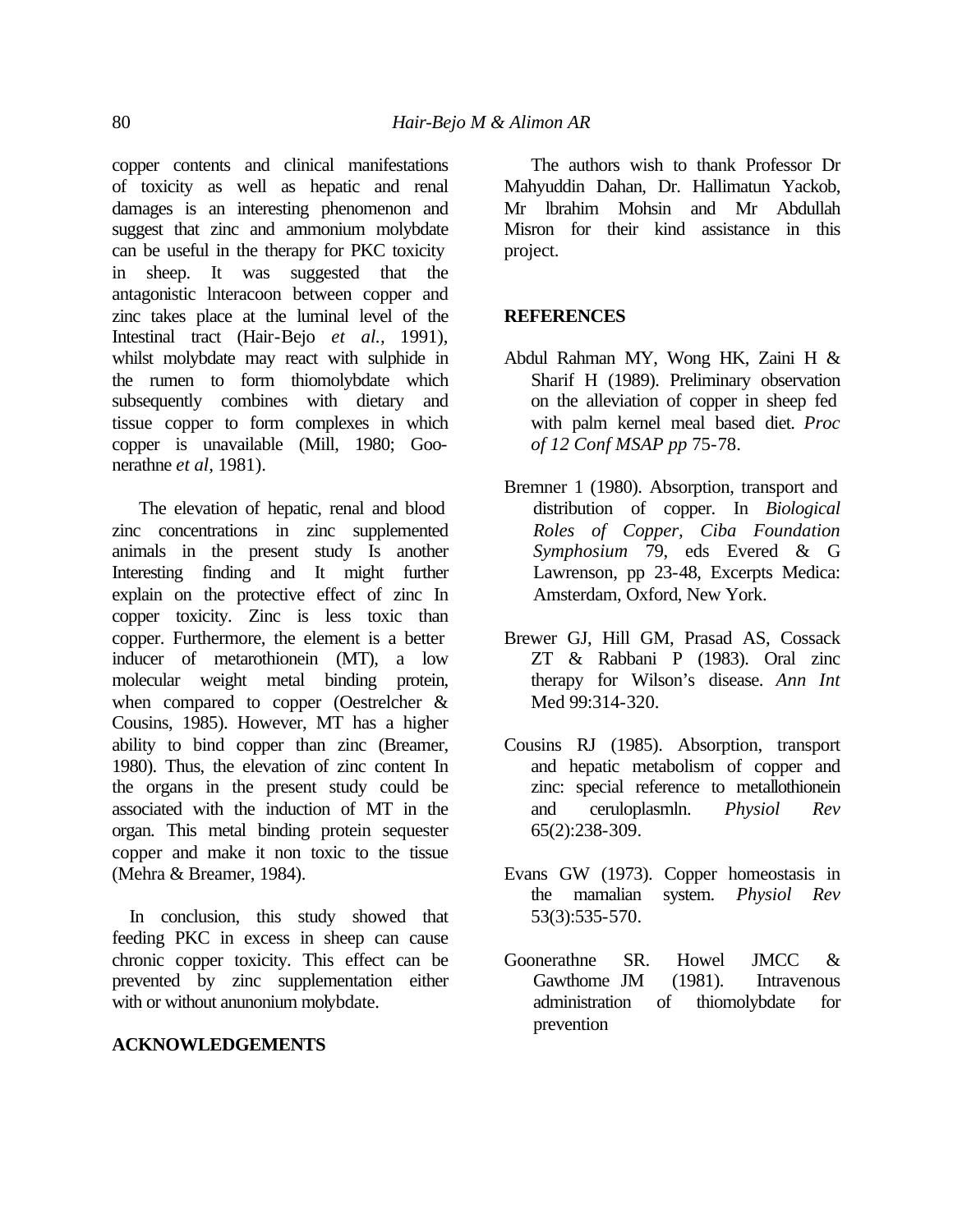and treatment of chronic copper poisoning in sheep. *Br J Nutr* 46:457- 467.

- Hair-Bejo M, Haywood S & Trafford J (1991). Dietary zinc supplementation: An alternative therapy for copper toxicosis. *The 3rd Congress of the Veterinary Association Malaysia* pp 59- 61.
- Haywood 5, Rutgers HC & Christian MK (1988). Hepatitis and copper accumulation in Sky Terriers. *Vet Pathol* 25:408-414.
- Higgins RJ (1981). Chronic copper poisoning in growing pigs. *Vet Rec* 109:134- 135.
- Ishmael J, Gopinath C & Howel JMCC (1971). Experimental chronic copper toxicity in sheep: Histological and histochemical changes during development of the lesions in the liver. *Res Vet* Sci 12:358-366.
- Ja]aludin S. Jelan ZA, Abdullah N & How YW (1991). Recent developmants in the oil palm by-product based ruminant feeding system. In *Recent Advances on the Nutrition of Herbivores,* eds YW How *et al.,* pp 35-44, MSAP.
- LillIe RD (1965). Nuclei, nucleic acids, general oversight stains. In *Hlstopathotogic Technic and Practical Histochemistry,* 3rd edition pp 142-179, Mc Graw Book Company.
- Marschang F, Timme A, Baum A & Morscher H (1980). Copper poisoning in

cattle as a herd problem; possibilities of early recognition, prophylaxis, and metaphylaxis. *Vet Med Review* 2:155- 167.

- Mehra RK & Breamer 1 (1984). Species differences in the occurance of coppermetallothionein in the particulate fractions of liver of copper loaded animals. *Biochem J* 2 19:539-546.
- Mill CF (1980). Metabolic interactions of copper with other trace elements. In *Biological Roles of Copper, Ciba Foundation Symphosium 79,* eds D Evered & 0 Lawrenson, pp 49-69, Excerpta Medica: Amsterdam, Oxford, New York.
- Oestreicher P & Cousins RJ (1985). Copper and zinc absorption in rat: Mechanism of mutual antagonism. *J Nutr* 115:159-166.
- Rafferty J, Norling R, Mc Math C, Tamaru R & Morganstein D (1985). *Statwork (version 1.1),* Heyden and Son, Ltd.
- Scheinberg IH & Sternlieb 1 (1976). Copper toxicity and Wilson's disease. In *Trace Elements in Human Health and Diseases,* Vol 1, pp 4 15-438, New York, Academic Press.
- Soli NE (1980). Chronic copper poisoning in sheep. A review of the literature. *Nord Vet Med* 32:75-80.
- Twedt DC, Stemlieb I & Gilbertson SR (1979). Clinical, morphologic, and chemical studies on copper toxicosis of Bedlington terriers. J *Am Vet Med Ass* 175(3):269-275.